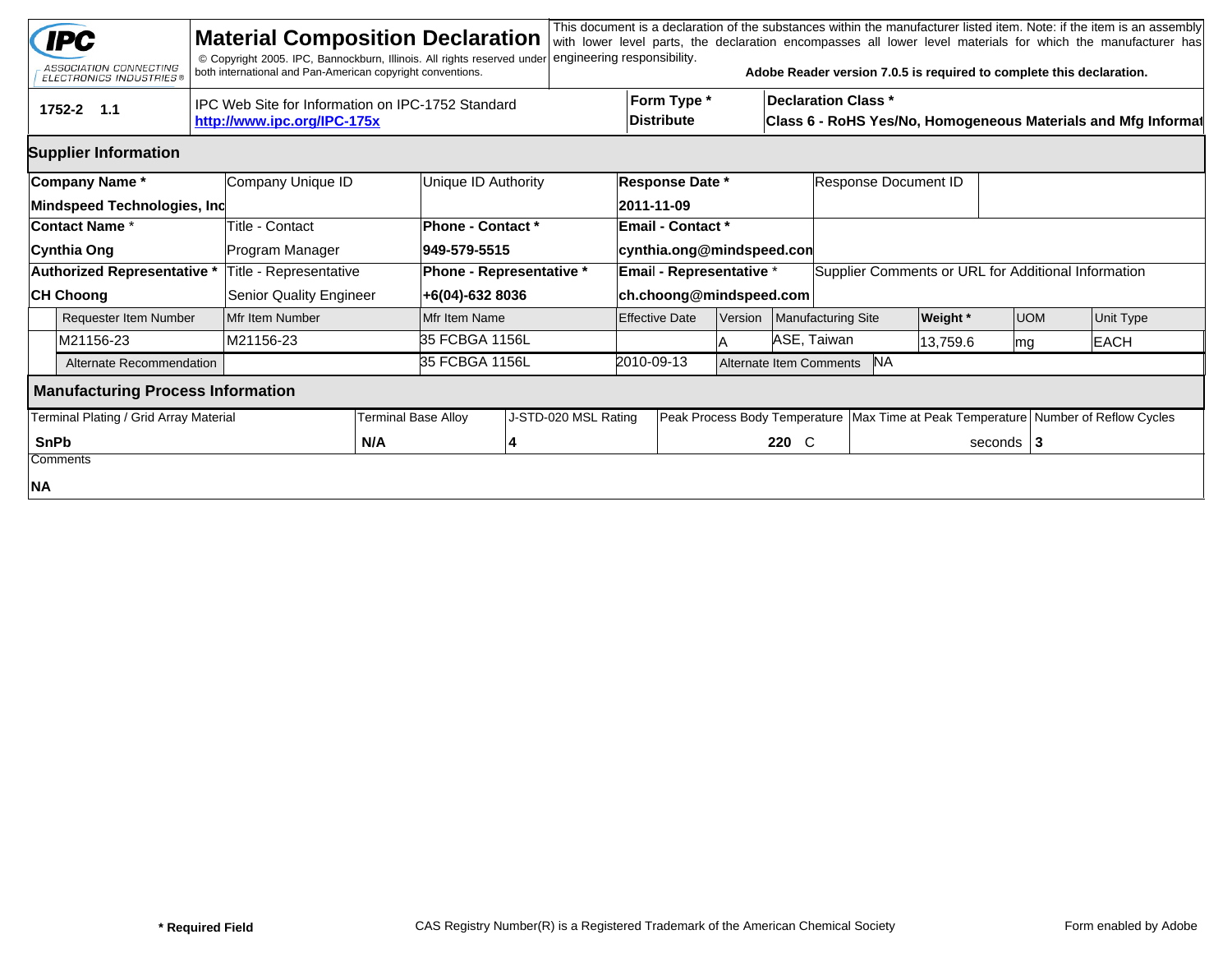| Save the fields in<br>Import fields from a<br><b>Export Data</b><br><b>Import Data</b><br><b>Reset Form</b><br>file into this form<br>this form to a file                                                                                                                                                                                                                                                                                                                                                                                                                                                                                                                                                                                                                                                                                                                                                                                                                                                                                                                                                                                                                                                                                                         |                                                                                                                                                                                                    | Locked |  |  |  |  |  |  |  |  |  |  |  |
|-------------------------------------------------------------------------------------------------------------------------------------------------------------------------------------------------------------------------------------------------------------------------------------------------------------------------------------------------------------------------------------------------------------------------------------------------------------------------------------------------------------------------------------------------------------------------------------------------------------------------------------------------------------------------------------------------------------------------------------------------------------------------------------------------------------------------------------------------------------------------------------------------------------------------------------------------------------------------------------------------------------------------------------------------------------------------------------------------------------------------------------------------------------------------------------------------------------------------------------------------------------------|----------------------------------------------------------------------------------------------------------------------------------------------------------------------------------------------------|--------|--|--|--|--|--|--|--|--|--|--|--|
| <b>RoHS Material Composition Declaration</b><br>Simplified<br><b>Declaration Type *</b>                                                                                                                                                                                                                                                                                                                                                                                                                                                                                                                                                                                                                                                                                                                                                                                                                                                                                                                                                                                                                                                                                                                                                                           |                                                                                                                                                                                                    |        |  |  |  |  |  |  |  |  |  |  |  |
| RoHS Definition: Quantity limit of 0.1% by mass (1000 PPM) in homogeneous material for: Lead (Pb), Mercury, Hexavalent Chromium, Polybrominated Biphenyls (PBB),<br><b>RoHS Directive</b><br>Polybrominated Diphenyl Ethers (PBDE) and quantity limit of 0.01% by mass (100 PPM) of homogeneous material for Cadmium<br>2002/95/EC                                                                                                                                                                                                                                                                                                                                                                                                                                                                                                                                                                                                                                                                                                                                                                                                                                                                                                                                |                                                                                                                                                                                                    |        |  |  |  |  |  |  |  |  |  |  |  |
| Supplier certifies that it gathered the information it provides in this form concerning RoHS restrictive substances using appropriate methods to ensure its accuracy and that such information is true and correct to the best<br>that Supplier completes this form. Supplier acknowledges that Company will rely on this certification in determining the compliance of its products with European Union member state laws that implement the RoHS Directive. C<br>Supplier may have relied on information provided by others in completing this form, and that Supplier may not have independently verified such information. However, in situations where Supplier has not independently verifi<br>Supplier agrees that, at a minimum, its suppliers have provided certifications regarding their contributions to the part, and those certifications are at least as comprehensive as the certification in this paragraph. If th<br>written agreement with respect to the identified part, the terms and conditions of that agreement, including any warranty rights and or remedies provided as part of that agreement, will be the sole and exclusive source of<br>remedies for issues that arise regarding information the Supplier provides in this form. |                                                                                                                                                                                                    |        |  |  |  |  |  |  |  |  |  |  |  |
| 3 - Item(s) does not contain RoHS restricted substances per the definition above except for lead in solders and selected exemptions, if any<br><b>RoHS Declaration</b>                                                                                                                                                                                                                                                                                                                                                                                                                                                                                                                                                                                                                                                                                                                                                                                                                                                                                                                                                                                                                                                                                            | Supplier Acceptance * Accepted                                                                                                                                                                     |        |  |  |  |  |  |  |  |  |  |  |  |
| Exemptions: If the declared item does not contain RoHS restricted substances per the definition above except for defined RoHS exemptions, then select the corresponding response in the RoHS Declaration<br>above and choose all applicable exemptions.                                                                                                                                                                                                                                                                                                                                                                                                                                                                                                                                                                                                                                                                                                                                                                                                                                                                                                                                                                                                           |                                                                                                                                                                                                    |        |  |  |  |  |  |  |  |  |  |  |  |
| <b>Exemption List Version</b><br>EL-2006/690/EC                                                                                                                                                                                                                                                                                                                                                                                                                                                                                                                                                                                                                                                                                                                                                                                                                                                                                                                                                                                                                                                                                                                                                                                                                   |                                                                                                                                                                                                    |        |  |  |  |  |  |  |  |  |  |  |  |
| 15. Lead in solders to complete a viable electrical connection between semiconductor die and carrier within integrated circuit Flip Chip packages.                                                                                                                                                                                                                                                                                                                                                                                                                                                                                                                                                                                                                                                                                                                                                                                                                                                                                                                                                                                                                                                                                                                |                                                                                                                                                                                                    |        |  |  |  |  |  |  |  |  |  |  |  |
|                                                                                                                                                                                                                                                                                                                                                                                                                                                                                                                                                                                                                                                                                                                                                                                                                                                                                                                                                                                                                                                                                                                                                                                                                                                                   | 7b. Lead in solders for servers, storage and storage array systems, network infrastructure equipment for switching, signalling, transmission as well as network management for telecommunications. |        |  |  |  |  |  |  |  |  |  |  |  |

| <b>Declaration Signature</b>                                                                                        |                                                                                                                                                                                               |
|---------------------------------------------------------------------------------------------------------------------|-----------------------------------------------------------------------------------------------------------------------------------------------------------------------------------------------|
|                                                                                                                     | Instructions: Complete all of the required fields on all pages of this form. Select the "Accepted" on the Supplier Acceptance drop-down. This will display the signature area. Digitally sign |
| the declaration (if required by the Requester) and click on Submit Form to have the form returned to the Requester. |                                                                                                                                                                                               |
| Digitally signed by Cynthia Ong                                                                                     |                                                                                                                                                                                               |

| ed by Cynthi <sup>-</sup><br>Supplier Digital Signature Cynthia<br>Ong<br>Cynthia Ong, c=US, o=Mindspeed Technologies, Inc., email=cynthia.<br>3.07.16:14:29 -08:0 |  |
|--------------------------------------------------------------------------------------------------------------------------------------------------------------------|--|
|--------------------------------------------------------------------------------------------------------------------------------------------------------------------|--|

 $\Gamma$ 

h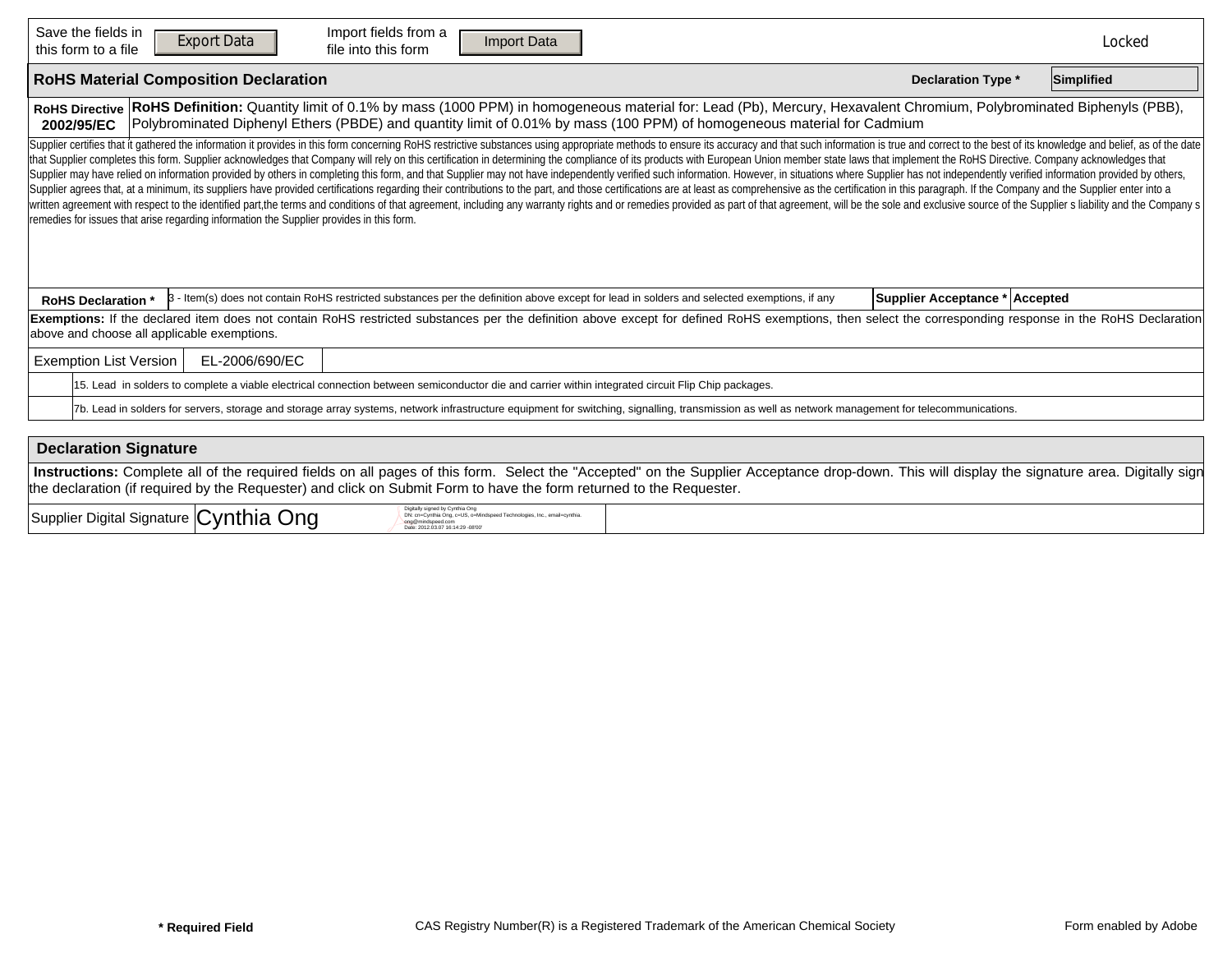## **Homogeneous Material Composition Declaration for Electronic Products**

SubItem Instructions: The presence of any JIG Level A or B substances must be declared. [1] indicate the subpart in which the substance is located, [2] provide a description of the homogeneous material [3], enter the weight of the homogeneous material.

Substance Instructions: [A] select the Level (JIG A, JIG B, Requester or Supplier) [B] select the substance category (JIG or Requester) or enter a value (Supplier). [C] select the substance (JIG) or enter the substance and CAS (Other). [D] select a RoHS exemption, if applicable [E] enter the weight of the substance or the PPM concentration [F] Optionally enter the positive (+) and negative (-) tolerance in percent (Note: percent tolerance values are expected to cover a 3 sigma range of distribution unless otherwise noted).

Line Functions: +I Inserts a New Item /SubItem +M Inserts a new Material +C Inserts a new Substance Category +S Inserts a new Substance - Deletes the element line

| Item/SubItem |                   | Homogeneous |                                                                                                                       | Unit of |                                                     |         |                                                                                                                                                                                                                                            |                           |                           |                                     |                                                                                              |                                                                                     | Unit of                                                                                                                                                                                                                                                                                                                                                                                                                                                                                            |                                                                                        |            | <b>PPM</b> |
|--------------|-------------------|-------------|-----------------------------------------------------------------------------------------------------------------------|---------|-----------------------------------------------------|---------|--------------------------------------------------------------------------------------------------------------------------------------------------------------------------------------------------------------------------------------------|---------------------------|---------------------------|-------------------------------------|----------------------------------------------------------------------------------------------|-------------------------------------------------------------------------------------|----------------------------------------------------------------------------------------------------------------------------------------------------------------------------------------------------------------------------------------------------------------------------------------------------------------------------------------------------------------------------------------------------------------------------------------------------------------------------------------------------|----------------------------------------------------------------------------------------|------------|------------|
|              |                   |             |                                                                                                                       |         |                                                     |         |                                                                                                                                                                                                                                            |                           |                           |                                     |                                                                                              |                                                                                     |                                                                                                                                                                                                                                                                                                                                                                                                                                                                                                    |                                                                                        | $\ddot{+}$ |            |
|              |                   |             | 27.42                                                                                                                 |         |                                                     | A       |                                                                                                                                                                                                                                            |                           | Pb                        | 7439-92-1                           |                                                                                              |                                                                                     | mg                                                                                                                                                                                                                                                                                                                                                                                                                                                                                                 |                                                                                        |            | 760,75     |
|              |                   |             |                                                                                                                       |         | +c                                                  |         | <b>GROUP-C</b>                                                                                                                                                                                                                             |                           | Sn                        | 7440-31-5                           |                                                                                              |                                                                                     | mg                                                                                                                                                                                                                                                                                                                                                                                                                                                                                                 |                                                                                        |            | 239,24     |
|              |                   |             | 42                                                                                                                    |         |                                                     | Iс      | <b>GROUP-C</b>                                                                                                                                                                                                                             |                           |                           |                                     |                                                                                              |                                                                                     | mg                                                                                                                                                                                                                                                                                                                                                                                                                                                                                                 |                                                                                        |            | 199,99     |
|              |                   |             |                                                                                                                       |         | +c                                                  |         | <b>GROUP-C</b>                                                                                                                                                                                                                             |                           | <b>Carbon black</b>       | 1333-86-4                           |                                                                                              |                                                                                     | mg                                                                                                                                                                                                                                                                                                                                                                                                                                                                                                 |                                                                                        |            | 9,999.9    |
|              |                   |             |                                                                                                                       |         | ⊦c∣                                                 |         | <b>GROUP-C</b>                                                                                                                                                                                                                             |                           |                           |                                     |                                                                                              | 1.26                                                                                | $\mathsf{Im}\mathsf{g}$                                                                                                                                                                                                                                                                                                                                                                                                                                                                            |                                                                                        |            | 29,999     |
|              |                   |             |                                                                                                                       |         | ۰d                                                  |         | <b>GROUP-C</b>                                                                                                                                                                                                                             |                           | Silicon dioxide           | 60676-86-0                          |                                                                                              | 19.32                                                                               | mg                                                                                                                                                                                                                                                                                                                                                                                                                                                                                                 |                                                                                        |            | 459,99     |
|              |                   |             |                                                                                                                       |         | +C                                                  |         | <b>GROUP-C</b>                                                                                                                                                                                                                             |                           | Phenolic resin            | 9003-35-4                           |                                                                                              |                                                                                     | mg                                                                                                                                                                                                                                                                                                                                                                                                                                                                                                 |                                                                                        |            | 199,99     |
|              |                   |             |                                                                                                                       |         | اrc∤                                                |         | <b>GROUP-C</b>                                                                                                                                                                                                                             |                           | Additives                 |                                     |                                                                                              |                                                                                     | mg                                                                                                                                                                                                                                                                                                                                                                                                                                                                                                 |                                                                                        |            | 49,999     |
|              |                   |             |                                                                                                                       |         | $+ c$                                               |         | <b>GROUP-C</b>                                                                                                                                                                                                                             |                           |                           |                                     |                                                                                              |                                                                                     | mg                                                                                                                                                                                                                                                                                                                                                                                                                                                                                                 |                                                                                        |            | 49,999     |
|              |                   |             |                                                                                                                       |         |                                                     | Iс      | <b>GROUP-C</b>                                                                                                                                                                                                                             |                           |                           | 7440-31-5                           |                                                                                              |                                                                                     |                                                                                                                                                                                                                                                                                                                                                                                                                                                                                                    |                                                                                        |            | 629,99     |
|              |                   |             |                                                                                                                       |         |                                                     |         | Lead/Lead Compound                                                                                                                                                                                                                         |                           |                           | 7439-92-1                           |                                                                                              |                                                                                     |                                                                                                                                                                                                                                                                                                                                                                                                                                                                                                    |                                                                                        |            | 369,99     |
|              |                   |             | 180                                                                                                                   |         |                                                     | Iс      | <b>GROUP-C</b>                                                                                                                                                                                                                             |                           | Alumina                   |                                     |                                                                                              |                                                                                     | mg                                                                                                                                                                                                                                                                                                                                                                                                                                                                                                 |                                                                                        |            | 899,99     |
|              |                   |             |                                                                                                                       |         |                                                     |         | <b>GROUP-C</b>                                                                                                                                                                                                                             |                           | Others                    | <b>Trade Secret</b>                 |                                                                                              |                                                                                     | mg                                                                                                                                                                                                                                                                                                                                                                                                                                                                                                 |                                                                                        |            | 99,999     |
|              |                   |             | 386.83                                                                                                                |         |                                                     | C       | <b>GROUP-C</b>                                                                                                                                                                                                                             |                           | Silicon                   | 7440-21-3                           |                                                                                              | 386.83                                                                              | mg                                                                                                                                                                                                                                                                                                                                                                                                                                                                                                 |                                                                                        |            | 999,99     |
|              |                   |             | 14.78                                                                                                                 |         |                                                     | Iс      | <b>GROUP-C</b>                                                                                                                                                                                                                             |                           | <b>Barium sulfate</b>     | 7727-43-7                           |                                                                                              |                                                                                     | mg                                                                                                                                                                                                                                                                                                                                                                                                                                                                                                 |                                                                                        |            | 811,90     |
|              |                   |             |                                                                                                                       |         |                                                     |         | Arsenic/Arsenic Comr                                                                                                                                                                                                                       |                           | Arsenic                   | 7440-38-2                           |                                                                                              |                                                                                     | mg                                                                                                                                                                                                                                                                                                                                                                                                                                                                                                 |                                                                                        |            | 7.2676     |
|              |                   |             |                                                                                                                       |         | ⊦d                                                  |         | <b>GROUP-C</b>                                                                                                                                                                                                                             |                           | Silica                    | 7631-86-9                           |                                                                                              |                                                                                     | mg                                                                                                                                                                                                                                                                                                                                                                                                                                                                                                 |                                                                                        |            | 23,815     |
|              |                   |             |                                                                                                                       |         | ⊦d                                                  |         | <b>GROUP-C</b>                                                                                                                                                                                                                             |                           | Sn                        | 7440-31-5                           |                                                                                              |                                                                                     | mg                                                                                                                                                                                                                                                                                                                                                                                                                                                                                                 |                                                                                        |            | 3,179,9    |
|              |                   |             |                                                                                                                       |         | +C                                                  |         | <b>GROUP-C</b>                                                                                                                                                                                                                             |                           | Alumina                   | 1344-28-1                           |                                                                                              |                                                                                     | mg                                                                                                                                                                                                                                                                                                                                                                                                                                                                                                 |                                                                                        |            | 6,427,6    |
|              |                   |             |                                                                                                                       |         | ۰c                                                  |         | <b>GROUP-C</b>                                                                                                                                                                                                                             |                           | <b>Brome compounds</b>    |                                     |                                                                                              |                                                                                     | mg                                                                                                                                                                                                                                                                                                                                                                                                                                                                                                 |                                                                                        |            | 4,871,4    |
|              |                   |             |                                                                                                                       |         | ۰d                                                  |         | <b>GROUP-C</b>                                                                                                                                                                                                                             |                           | Calcium oxide             | 1305-78-8                           |                                                                                              | 151                                                                                 | mg                                                                                                                                                                                                                                                                                                                                                                                                                                                                                                 |                                                                                        |            | 10,216     |
|              |                   |             |                                                                                                                       |         | ۰d                                                  |         | <b>GROUP-C</b>                                                                                                                                                                                                                             |                           | <b>Cu</b>                 | 7440-50-8                           |                                                                                              | 1,171                                                                               | mg                                                                                                                                                                                                                                                                                                                                                                                                                                                                                                 |                                                                                        |            | 79,228     |
|              |                   |             |                                                                                                                       |         | +C                                                  |         | Antimony/Antimony C                                                                                                                                                                                                                        |                           | Antimony trioxide         | 1309-64-4                           |                                                                                              |                                                                                     | mg                                                                                                                                                                                                                                                                                                                                                                                                                                                                                                 |                                                                                        |            | 1,598.8    |
|              | Name<br>M21156-23 |             | <b>Material</b><br><b>Bump</b><br>+M-MUnderfill<br>+M-MSolder ball<br>+M -M Adhesive/ TIM<br>+M-MDie<br>+M-MSubstrate |         | Weight<br>mg<br>mg<br>1,017.25 mg<br>mg<br>mg<br>mg | Measure | Level<br>$-c c $<br>$-c c $<br>$-c c $<br>$-c c $<br>$-c c $<br>$-c c $<br>$-c c $<br>+C <mark>l</mark> -C  <sub>A</sub><br>+c -c  <sub>c</sub><br>+c <b> </b> -c в<br>$-c c $<br>$-c c $<br>$-c c $<br>$-c c $<br>$-c c $<br>-c c<br>-c в | <b>Substance Category</b> | <b>Lead/Lead Compound</b> | <b>Substance</b><br><b>Sn</b><br>Pb | CAS<br>Bisphenol F type liquid 9003-36-5<br>Bisphenol A type liquid 25068-38-6<br>01344-28-1 | <b>Trade Secre</b> ∥<br>Amine type accelerator Trade Secret<br><b>Trade Secre</b> ∥ | $\mathbf{Q}$ 20.86<br>$\mathbf{F}$ 6.56<br>$\mathbf{R}$ 8.4<br>$\mathbf{I}$ 0.42<br>$\left  \mathbf{v} \right $<br>$\blacktriangledown$<br>$\blacktriangledown$ 8.4<br>$\mathbf{I}_{2.1}$<br>$\mathbf{I}_{2.1}$<br>$\overline{\mathbf{y}}$ 162<br>$\mathbf{F}$ 18<br>$\left  \mathbf{v} \right $<br>$\mathbf{F}$ 12<br>$\mathbf{I}$ 0.1<br>$\mathbf{F}$ 352<br>$\mathbf{I}$ 47<br>$\mathbf{I}$   95<br>$\mathbf{F}$ 72<br>$\left  \mathbf{v} \right $<br>$\left  \cdot \right $<br>$\mathbf{I}$ 22 | Exempt   Weight<br><b>Measure</b><br>▼ 640.8675 mg<br>$\blacktriangledown$ 376.3825 mg |            | Tolerance  |